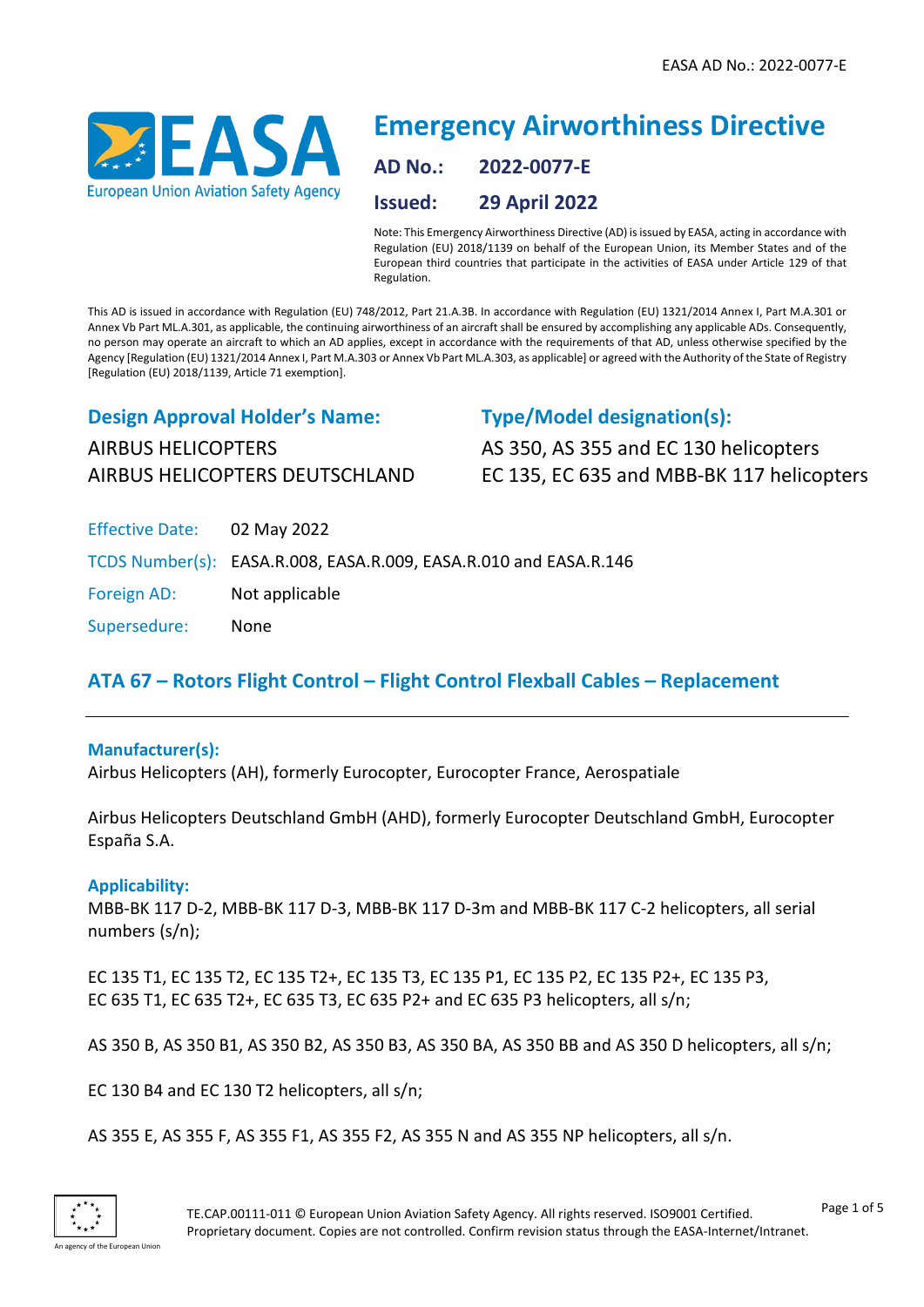#### **Definitions:**

For the purpose of this AD, the following definitions apply:

**The EASB**: AHD Emergency Alert Service Bulletin (EASB) MBB-BK117 C-2-67A-032, EASB MBB-BK117 D-2-67A-021, EASB MBB-BK117 D-3-67A-001, EASB EC135-67A-043 and EASB EC135H-67A-016, as applicable; and AH EASB AS350 67.00.81, EASB AS355 67.00.49 and EASB EC130 67A023 (published as a single document), as applicable.

**Affected part**: For MBB-BK 117, EC 135 and EC 635 helicopters: Flight control flexball cable, having Part Number (P/N) 78CF-10461, P/N 76CF-8716, P/N 78CF-10009, P/N 78CF-10642, P/N 78CF-9920, P/N 78CF-9262, P/N 78CF-9919, and s/n as specified in Appendix 1 of this AD.

For AS 350, AS 355 and EC 130 helicopters: Flight control flexball cable having Manufacturer Part Number (MP/N) 76CF-10115 (P/N 704A34130221), MP/N 75CF-10132 (P/N 704A34130223), MP/N 75CF-9115 (P/N 704A34130184), MP/N 76CF-10116 (P/N 704A34130222) and MP/N 75CF-9134 (P/N 704A34130182) and s/n as specified in Appendix 1 of this AD.

**Serviceable part**: Any flight control flexball cable, eligible for installation, which is not an affected part.

**Groups**: Group 1 helicopters are those that have an affected part installed. Group 2 helicopters are those that do not have an affected parts installed.

#### **Reason:**

Occurrences were reported of flight control flexball cables which were not in compliance with the approved design. AH, AHD and the part supplier identified a batch of affected parts.

This condition, if not corrected, could lead to increase friction inside the flight control flexball cables up to jamming the flight control, possibly resulting in loss of control of the helicopter.

To address this unsafe condition, AH and AHD issued the EASB, providing identification and replacement instructions.

For the reason described above, this AD requires replacement of each affected part with a serviceable part. This AD also prohibits installation of an affected part on any helicopter.

#### **Required Action(s) and Compliance Time(s):**

Required as indicated, unless accomplished previously:

#### **Replacement:**

(1) For Group 1 helicopters: Before next flight after the effective date of this AD, replace each affected part with a serviceable part in accordance with the instructions of EASB.

Note: A single ferry flight without passengers is allowed to position a helicopter to a maintenance location where the action required by this AD can be accomplished on that helicopter.

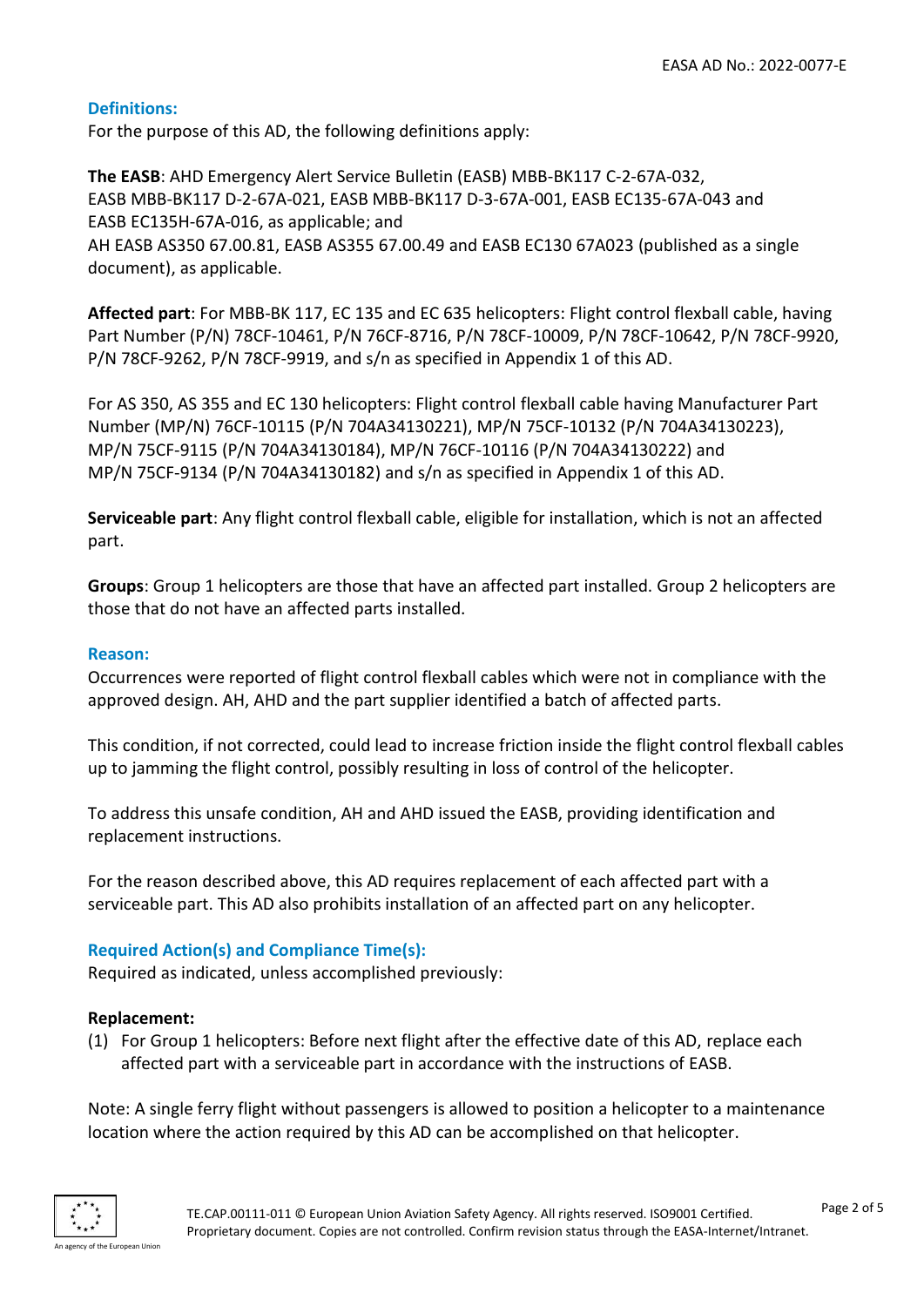#### **Parts Installation**:

(2) For Group 1 and Group 2 helicopters: From the effective date of this AD, do not install an affected part on any helicopter.

#### **Ref. Publications:**

AHD EASB MBB-BK117 C-2-67A-032 original issue dated 29 April 2022.

AHD EASB MBB-BK117 D-2-67A-021 original issue dated 29 April 2022.

AHD EASB MBB-BK117 D-3-67A-001 original issue dated 29 April 2022.

AHD EASB EC135-67A-043 original issue dated 29 April 2022.

AHD EASB EC135H-67A-016 original issue dated 29 April 2022.

AH EASB AS350 67.00.81, AS355 67.00.49 and EASB EC130 67A023 (published as a single document) original issue dated 29 April 2022.

The use of later approved revisions of the above-mentioned documents is acceptable for compliance with the requirements of this AD.

#### **Remarks:**

- 1. If requested and appropriately substantiated, EASA can approve Alternative Methods of Compliance for this AD.
- 2. The results of the safety assessment have indicated the need for immediate publication and notification, without the full consultation process.
- 3. Enquiries regarding this AD should be referred to the EASA Safety Information Section, Certification Directorate. E-mail: [ADs@easa.europa.eu.](mailto:ADs@easa.europa.eu)
- 4. Information about any failures, malfunctions, defects or other occurrences, which may be similar to the unsafe condition addressed by this AD, and which may occur, or have occurred on a product, part or appliance not affected by this AD, can be reported to the EU aviation safety [reporting system.](https://e2.aviationreporting.eu/reporting) This may include reporting on the same or similar components, other than those covered by the design to which this AD applies, if the same unsafe condition can exist or may develop on an aircraft with those components installed. Such components may be installed under an FAA Parts Manufacturer Approval (PMA), Supplemental Type Certificate (STC) or other modification.
- 5. For any question concerning the technical content of the requirements in this AD, please contact:

Airbus Helicopters (Technical Support), Aéroport de Marseille Provence 13725 Marignane Cedex, France, Telephone +33 (0)4 42 85 97 97, Fax +33 (0)4 42 85 99 66, Airbus World: Technical Request Management: [https://airbusworld.helicopters.airbus.com](https://airbusworld.helicopters.airbus.com/) E-mail: [TechnicalSupport.Helicopters@airbus.com](mailto:TechnicalSupport.Helicopters@airbus.com) and

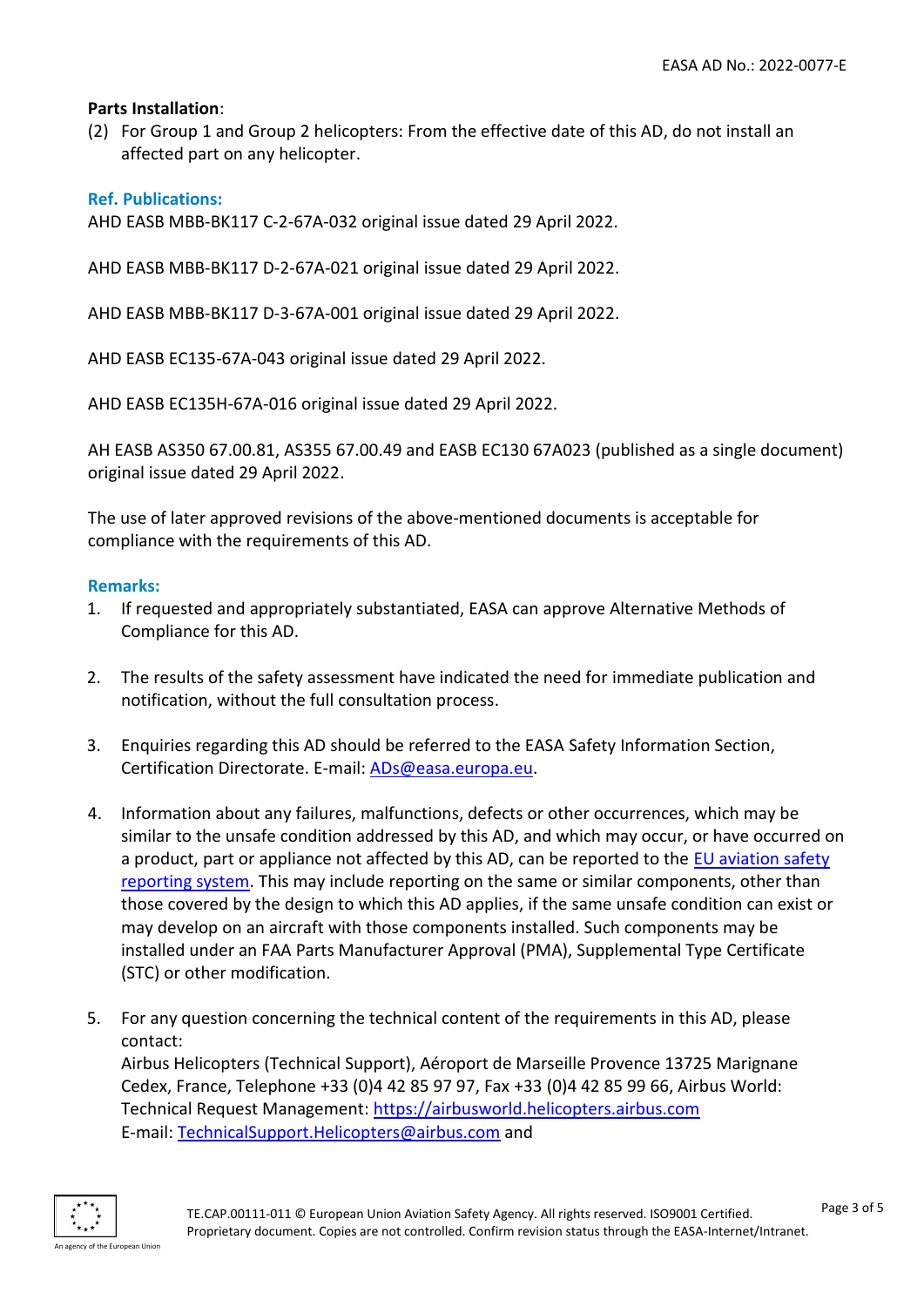Airbus Helicopters Deutschland GmbH, Industriestrasse 4, 86609 Donauwörth, Federal Republic of Germany, Telephone: + 33 (0)4 42 85 97 97; Web portal: [https://airbusworld.helicopters.airbus.com;](https://airbusworld.helicopters.airbus.com/) E-mail: [customersupport.helicopters@airbus.com.](mailto:customersupport.helicopters@airbus.com)